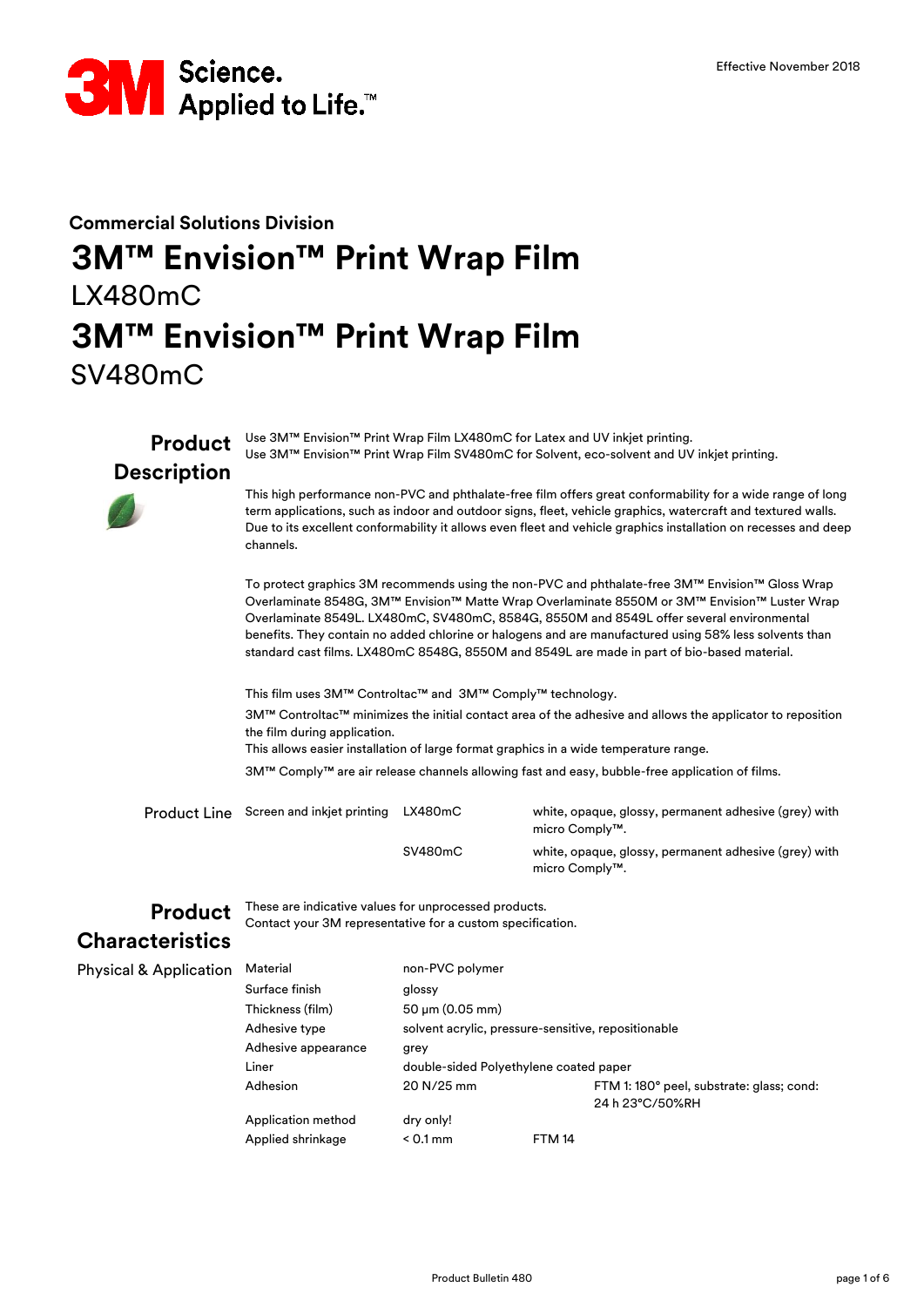|                   | Application temperature<br>(minimum air and substrate)                                                                                                                                                                                                                                                                                                                                                                                                                                                                                 | +4°C to +38°C                                                                                                                                                                                                                        |                                                                                                                             | for flat surfaces |                                                                                                              |
|-------------------|----------------------------------------------------------------------------------------------------------------------------------------------------------------------------------------------------------------------------------------------------------------------------------------------------------------------------------------------------------------------------------------------------------------------------------------------------------------------------------------------------------------------------------------|--------------------------------------------------------------------------------------------------------------------------------------------------------------------------------------------------------------------------------------|-----------------------------------------------------------------------------------------------------------------------------|-------------------|--------------------------------------------------------------------------------------------------------------|
|                   |                                                                                                                                                                                                                                                                                                                                                                                                                                                                                                                                        | +10°C to +38°C                                                                                                                                                                                                                       |                                                                                                                             |                   | for curved to corrugated surfaces, with and without rivets                                                   |
|                   |                                                                                                                                                                                                                                                                                                                                                                                                                                                                                                                                        | +16 $^{\circ}$ C to +32 $^{\circ}$ C                                                                                                                                                                                                 |                                                                                                                             |                   | for compound curves                                                                                          |
|                   | Notice!                                                                                                                                                                                                                                                                                                                                                                                                                                                                                                                                |                                                                                                                                                                                                                                      | +10°C to +38°C for SV version                                                                                               |                   |                                                                                                              |
|                   | Service temperature<br>(after application)                                                                                                                                                                                                                                                                                                                                                                                                                                                                                             | -60°C to +107°C                                                                                                                                                                                                                      |                                                                                                                             |                   | (not for extended periods of time at the extremes)                                                           |
|                   | Surface type                                                                                                                                                                                                                                                                                                                                                                                                                                                                                                                           | and/or watercraft                                                                                                                                                                                                                    |                                                                                                                             |                   | flat to compound curved, rivets and corrugations, deep channels and recesses                                 |
|                   |                                                                                                                                                                                                                                                                                                                                                                                                                                                                                                                                        | use for walls:                                                                                                                                                                                                                       |                                                                                                                             |                   | moderately-textured surfaces and simple<br>curved architectural elements                                     |
|                   | Substrate type                                                                                                                                                                                                                                                                                                                                                                                                                                                                                                                         |                                                                                                                                                                                                                                      | aluminum, glass, PMMA, PC*, ABS, paint<br>*Might require drying with heat before use                                        |                   |                                                                                                              |
|                   | Graphic removal                                                                                                                                                                                                                                                                                                                                                                                                                                                                                                                        | Fair to remove with heat and/or chemicals from supported substrates.<br>No liability is given for ease or speed of removal of any graphic. Pay attention to<br>adequate air and substrate temperature.                               |                                                                                                                             |                   |                                                                                                              |
|                   | commitment from 3M.                                                                                                                                                                                                                                                                                                                                                                                                                                                                                                                    | The values above are the results of illustrative lab test measurements and shall not be considered as a                                                                                                                              |                                                                                                                             |                   |                                                                                                              |
| Storage           | Shelf life                                                                                                                                                                                                                                                                                                                                                                                                                                                                                                                             |                                                                                                                                                                                                                                      | Use within two years from the date of manufacture on the sealed original box.<br>Use within one year after opening the box. |                   |                                                                                                              |
|                   | Storage conditions                                                                                                                                                                                                                                                                                                                                                                                                                                                                                                                     |                                                                                                                                                                                                                                      |                                                                                                                             |                   | +4°C to +40°C, out of sunlight, original container in clean and dry area.                                    |
|                   |                                                                                                                                                                                                                                                                                                                                                                                                                                                                                                                                        | The shelf life as defined above remains an indicative and maximum data, subject to many external and non-<br>controllable factors. It may never be interpreted as warranty.                                                          |                                                                                                                             |                   |                                                                                                              |
| Flammability      |                                                                                                                                                                                                                                                                                                                                                                                                                                                                                                                                        |                                                                                                                                                                                                                                      |                                                                                                                             |                   | Flammability standards are different from country to country. Ask your local 3M contact for details, please. |
| <b>Durability</b> | The durabilities mentioned in the table below are the results of illustrative lab tests. The values show the best<br>performance expected from these products, provided that the film will be processed and applied<br>professionally according to 3M's recommendations.<br>The durability statements do not constitute warranties of quality, life and characteristics.<br>The durability of products is also influenced by:<br>- the type of substrate and thorough preparation of the surface (with 3M™ Surface Preparation System) |                                                                                                                                                                                                                                      |                                                                                                                             |                   |                                                                                                              |
|                   | application procedures                                                                                                                                                                                                                                                                                                                                                                                                                                                                                                                 |                                                                                                                                                                                                                                      |                                                                                                                             |                   |                                                                                                              |
|                   | environmental factors                                                                                                                                                                                                                                                                                                                                                                                                                                                                                                                  |                                                                                                                                                                                                                                      |                                                                                                                             |                   |                                                                                                              |
|                   | the method and the frequency of cleaning                                                                                                                                                                                                                                                                                                                                                                                                                                                                                               |                                                                                                                                                                                                                                      |                                                                                                                             |                   |                                                                                                              |
|                   | Unprocessed film                                                                                                                                                                                                                                                                                                                                                                                                                                                                                                                       |                                                                                                                                                                                                                                      |                                                                                                                             |                   | The following durability data are given for unprocessed film only!                                           |
|                   | Climatic zones                                                                                                                                                                                                                                                                                                                                                                                                                                                                                                                         | Graphic durability is largely determined by the climate and the angle of exposure.<br>Find below a table showing the durability of a product according to the angle of<br>exposure and the geographical location of the application. |                                                                                                                             |                   |                                                                                                              |
|                   |                                                                                                                                                                                                                                                                                                                                                                                                                                                                                                                                        | Zone 1                                                                                                                                                                                                                               |                                                                                                                             |                   | Northern Europe, Italy (north of Rome), Russia                                                               |
|                   |                                                                                                                                                                                                                                                                                                                                                                                                                                                                                                                                        | Zone 2                                                                                                                                                                                                                               |                                                                                                                             |                   | Mediterranean area without North Africa, South Africa                                                        |
|                   |                                                                                                                                                                                                                                                                                                                                                                                                                                                                                                                                        | Zone 3                                                                                                                                                                                                                               | Gulf area, Africa                                                                                                           |                   |                                                                                                              |
|                   | <b>Exposure types</b>                                                                                                                                                                                                                                                                                                                                                                                                                                                                                                                  | Vertical:                                                                                                                                                                                                                            | face of graphics                                                                                                            |                   | The face of the graphic is<br>±10° from vertical.                                                            |
|                   |                                                                                                                                                                                                                                                                                                                                                                                                                                                                                                                                        | Non-<br>vertical:                                                                                                                                                                                                                    | face of graphics                                                                                                            |                   | The face of the graphic is greater than 10° from<br>vertical and greater than 5° from horizontal.            |
|                   |                                                                                                                                                                                                                                                                                                                                                                                                                                                                                                                                        | Horizontal:                                                                                                                                                                                                                          | face of graphics                                                                                                            |                   | The face of the graphic is $\pm 5^{\circ}$ from horizontal.                                                  |
|                   |                                                                                                                                                                                                                                                                                                                                                                                                                                                                                                                                        | Interior:<br>Interior means an application inside a building without direct<br>exposure to sunlight.                                                                                                                                 |                                                                                                                             |                   |                                                                                                              |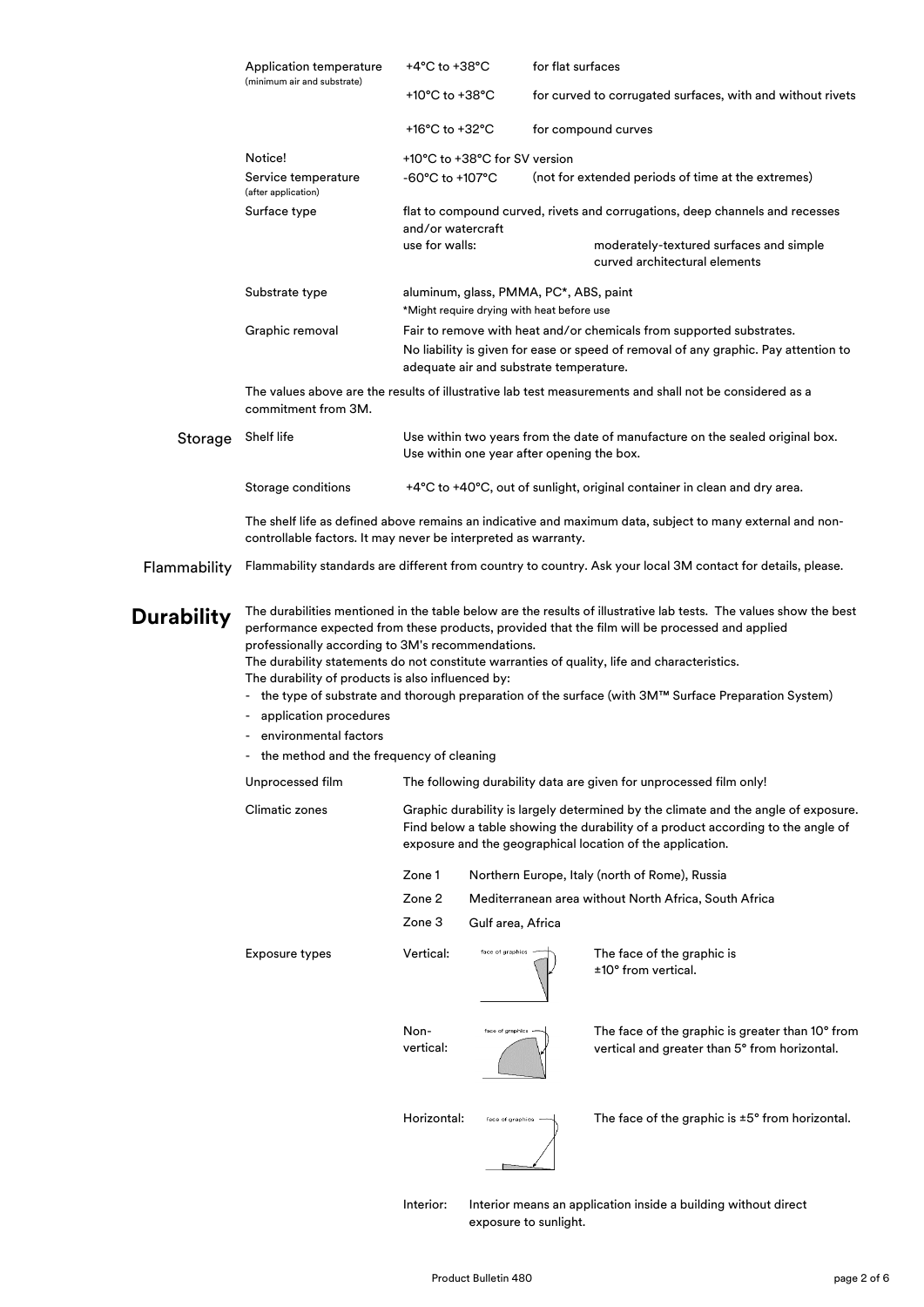| <b>Vertical outdoor</b><br>exposure        | Zone 1   | Zone 2    | Zone 3   |
|--------------------------------------------|----------|-----------|----------|
| white                                      | 12 years | 10 years  | 8 years  |
| <b>Non-vertical</b><br>outdoor<br>exposure | Zone 1   | Zone 2    | Zone 3   |
| white                                      | 6 years  | 5 years   | 4 years  |
| Horizontal outdoor<br>exposure             | Zone 1   | Zone 2    | Zone 3   |
| white                                      | 3 years  | 2.5 years | 2 years  |
| Interior application                       | Zone 1   | Zone 2    | Zone 3   |
| interior                                   | 12 years | 12 years  | 12 years |

| 3M™ Performance    | In addition, 3M provides a guarantee/warranty on a finished applied graphic                                                                                                                                                                                                                             |  |  |
|--------------------|---------------------------------------------------------------------------------------------------------------------------------------------------------------------------------------------------------------------------------------------------------------------------------------------------------|--|--|
| Guarantee and MCS™ | within the framework of 3M™ Performance Guarantee and/or 3M™ MCS™                                                                                                                                                                                                                                       |  |  |
| Warranty           | warranty programs.                                                                                                                                                                                                                                                                                      |  |  |
|                    | For detailed graphic construction and application options along with specific<br>Warranty periods, please see the Warranty matrices and Warranty information on<br>3M Graphic Solutions/Warranties.<br>Visit www.3mgraphics.com for getting more details about 3M's comprehensive<br>graphic solutions. |  |  |

### **Limitations of End Uses**

3M specifically does not recommend or warrant the following uses, but please contact us to discuss your needs to recommend other products.

- Graphics applied to -
- flexible substrates incl. 3M™ Envision™ Flexible Substrate FS-1 and 3M™ Panagraphics™ III Wide Width Flexible Substrate.
- low surface energy substrates or substrates with low surface energy coating.
- mortar joints deeper or higher than 3.1 mm and square-cut or undercut mortar joints.
- painted or unpainted rough wallboards, gypsum boards and wallpapers.
- stainless steel.
- surfaces with poor paint to substrate adhesion.
- watercraft when the graphic is applied below the static water line.
- watercraft graphics that are not edge sealed.
- vehicles which will be subject to stone chip damage.
- surfaces that are not clean.

Graphic removal from -

- vehicles which do not have the original OEM paint applied.

- signs or existing graphics that must remain intact.

Graphics subjected to - **Important Notice** - gasoline vapors or spills.

- 3M Commercial Solutions products are not tested against automotive manufacturer specifications!
- Graphics printed with UV inkjet inks and applied on recesses or deep channels might show ink cracking in the stretched areas. Some UV inks will show a change of gloss. Ask your local 3M representative for UV ink solutions from 3M which can be used for recessed or deep channel applications.

**Tips for successful textured wall applications**

This film is designed to be effective on many of the most common moderate textures found in public stadiums, arenas and similar environments.

**Notice** 

- Due to the wide variation in substrate texture, we encourage you to verify that the film and 3M techniques described in this Bulletin and Instruction Bulletin 5.37 are suitable for each of your applications.

[> Instruction Bulletin 5.37 'Ap](http://multimedia.3m.com/mws/mediawebserver?66666UuZjcFSLXTtNXTaoX&VEVuQEcuZgVs6EVs6E666666--)plication, Maintenance and Removal of Textured Wall™ Films' <

- Use an installer trained in 3M's techniques and with access to the required 3M tools.
- Test each different textured surface you are considering at each location. See the instructions below.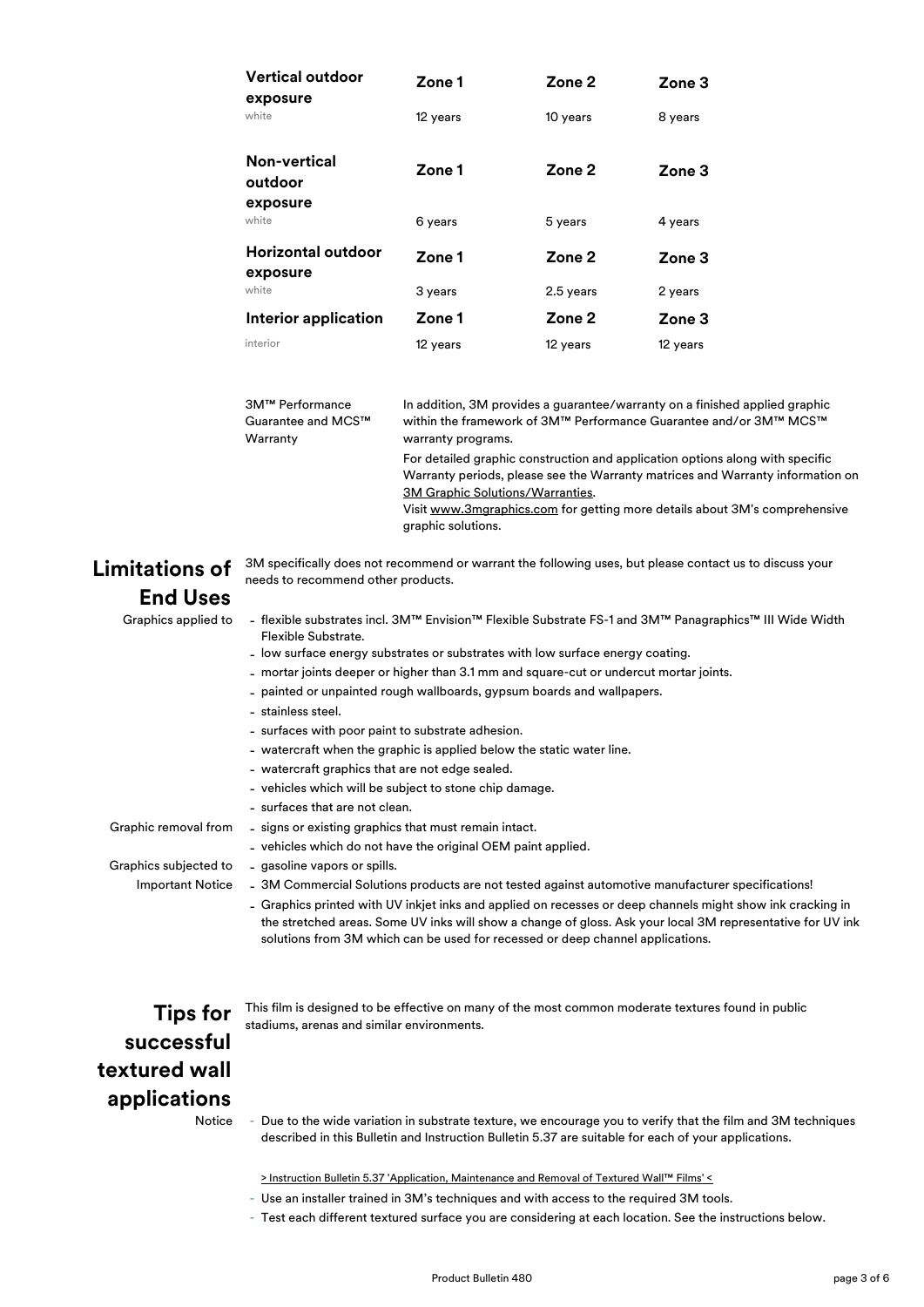|                                                   | - Film is more susceptible to lifting from deep or undercut mortar joints than shallow ones (about 3 cm<br>deep). Instruction Bulletin 5.37 discusses the various types of mortar joints.<br>- In most cases, minor lifting does not detract from the impact of your customer's message, nor from the<br>overall durability of the graphic.<br>Edge lifting, which is usually most noticeable at mortar joints, may be susceptible to picking and tearing if<br>the graphic is at pedestrian level and within reach.<br>- Water may accumulate behind graphics applied to unsealed substrates, resulting in water bubbles that<br>cause lifting.                                                                                                                                                                                                                                                                                                                                      |
|---------------------------------------------------|---------------------------------------------------------------------------------------------------------------------------------------------------------------------------------------------------------------------------------------------------------------------------------------------------------------------------------------------------------------------------------------------------------------------------------------------------------------------------------------------------------------------------------------------------------------------------------------------------------------------------------------------------------------------------------------------------------------------------------------------------------------------------------------------------------------------------------------------------------------------------------------------------------------------------------------------------------------------------------------|
| <b>Test Application</b><br>Instructions           | 3M testing shows that the following test, which uses a small piece of film, is adequate for judging good<br>adhesion to and appearance on textured surfaces. One of the following applicator tools will be needed for<br>this test                                                                                                                                                                                                                                                                                                                                                                                                                                                                                                                                                                                                                                                                                                                                                    |
| Tools needed                                      | 3M™ Textured Surface Applicator TSA-1. Do not attempt this test using a standard squeegee. You will not be<br>successful.<br>Industrial heat gun with an electronic readout, capable of achieving and sustaining $>500^{\circ}$ C<br>Approximately 0.5 m <sup>2</sup> of film<br>Heat and burn-resistant gloves                                                                                                                                                                                                                                                                                                                                                                                                                                                                                                                                                                                                                                                                       |
| Application                                       | Perform the test in an inconspicuous place on each type of substrate you plan to use for each of the larger<br>graphics<br>Set the gun to > 500°C<br>Work at a speed that allows the film to be heated enough to make it conformable<br>Overheating damages the film; under-heating does not permit conformability<br>Hold the heat gun about 1 inch above and immediately in front of the roller<br>Start at an outside top corner and work straight across to the other side using this technique: Heat the film in<br>front of the roller for about 1 second and then begin following closely with the roller, pushing firmly. Move at a<br>slow, steady pace<br>Roll all the way to the edge<br>Move the roller down about 5 cm and repeat until the film is fully applied<br>If the film lifts immediately, the application technique may not have been satisfactory, or the texture is too<br>severe for the film. Do not attempt to go over the sample again; try another one. |
|                                                   | Test Time If possible, leave the film in place for one week, then check for good adhesion and acceptable removal.                                                                                                                                                                                                                                                                                                                                                                                                                                                                                                                                                                                                                                                                                                                                                                                                                                                                     |
| <b>Graphics</b><br><b>Manufacturing</b>           | Graphic protection can improve the appearance, performance and durability of printed graphics. Any printed<br>graphic exposed to abrasive conditions (including vehicles), harsh cleaners or chemicals must include graphic<br>protection in order to be warranted.                                                                                                                                                                                                                                                                                                                                                                                                                                                                                                                                                                                                                                                                                                                   |
| When to use an overprint<br>clear or overlaminate | See instruction bulletin GPO 'graphic protection options' for further information about selection and use of<br>protective overlaminates and printable clears.<br>> Product Bulletin Graphic Protection Options <                                                                                                                                                                                                                                                                                                                                                                                                                                                                                                                                                                                                                                                                                                                                                                     |
| Shipping finished graphics                        | Flat, or rolled film side out on 130 mm (5 inch) or larger core. These methods help to prevent the liner from<br>wrinkling or application tape, if used, from popping off.                                                                                                                                                                                                                                                                                                                                                                                                                                                                                                                                                                                                                                                                                                                                                                                                            |

## **Converting Information**

Inkjet Printing Adequately Dry Graphics

this film is 270%.

Inadequate drying can result in graphic failure including curling, increased shrinkage and adhesion failure, which are not covered under any 3M warranty.

A too high total physical ink amount on the film results in media characteristic changes, inadequate drying, overlaminate lifting, and/or poor graphic performance. The maximum recommended total ink coverage for

Poorly dried film becomes soft and stretchy, and the adhesive becomes too aggressive.

Even if your printer has a dryer, it may not adequate dry latex and solvent inks in the short period of time it spends passing through the heater.

Recommendations to improve the drying of solvent inks

Dry the graphic unrolled or at least as a loose wound roll standing upright. To further increase air circulation place the spooled film roll on a grid, and place a fan beneath the grid.

If you only spool open the film, adequate drying could still take a week, depending on the environment.

Build enough time into your process to ensure adequate drying of the graphic. 3M recommends at least a minimum drying time of 24 hrs before further processing. Test: Fold a piece of film with maximum ink laydown of the graphic onto itself. Apply 140 g/cm² for 15 minutes, release and check for effects like sticking or dull spots. These are clear indications that further curing or drying is needed.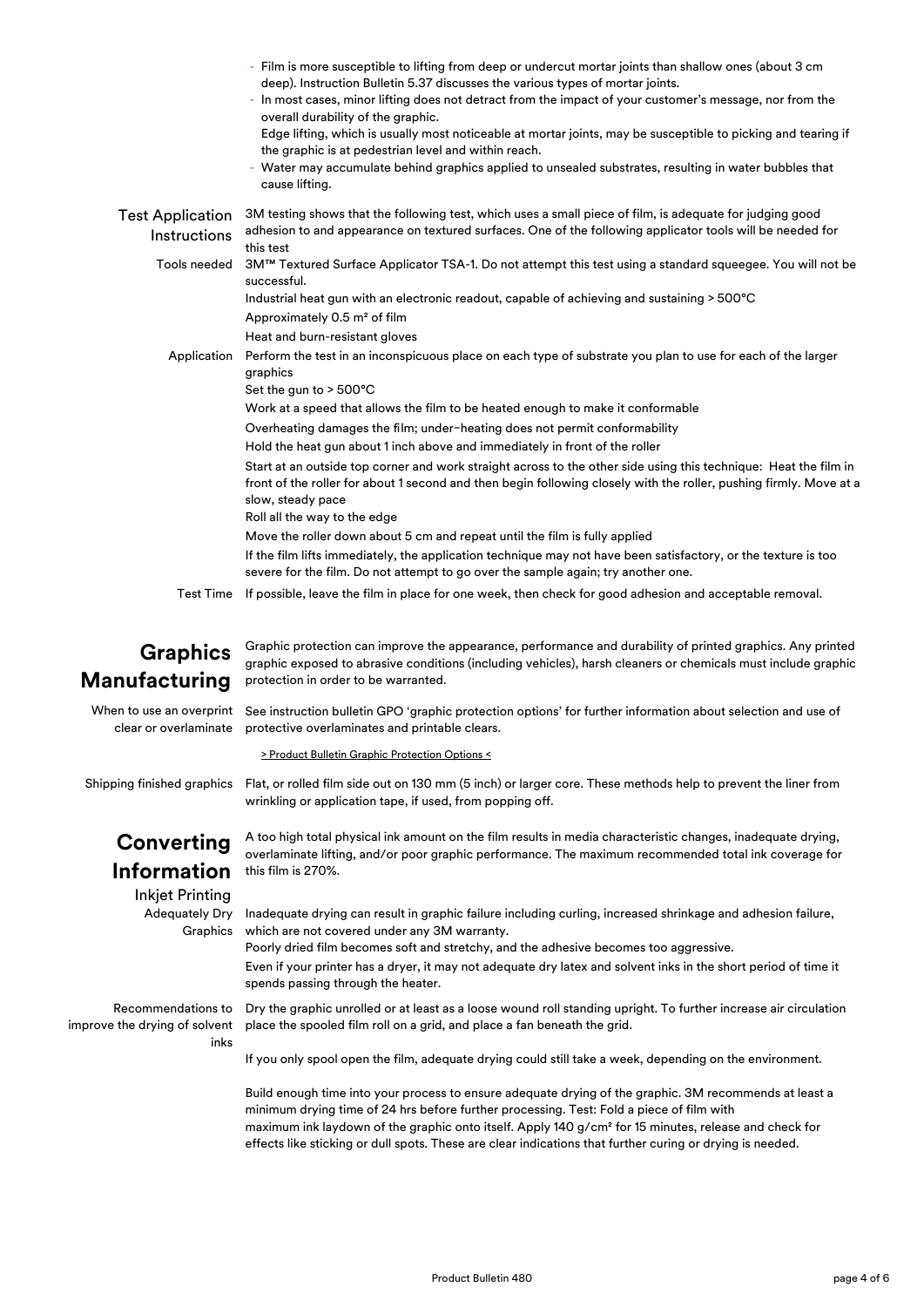|                                                                                                 | Notice: Latex inks are Unlike solvent inks, spooling and letting latex printed graphics sit does not help to cure the ink, but does allow<br>different the graphic manufacturer to see if any oily spots are generated which may interfere with proper adhesion of<br>overlaminates.                                                                                    |
|-------------------------------------------------------------------------------------------------|-------------------------------------------------------------------------------------------------------------------------------------------------------------------------------------------------------------------------------------------------------------------------------------------------------------------------------------------------------------------------|
|                                                                                                 | To ensure proper latex ink drying, use the following recommendations:                                                                                                                                                                                                                                                                                                   |
|                                                                                                 | Media Presets: HP media presets contain all the needed settings to print on a specific media.<br>Download and use media presets from the following page: www.hp.com/go/mediasolutionslocator.                                                                                                                                                                           |
|                                                                                                 | Environmental Conditions: HP media presets have been specially designed and tested for each printer-media<br>combination. Recommended environmental conditions: +20°C to +25°C, Humidity 40% - 60% RH                                                                                                                                                                   |
| Important notice for HP<br>831/871 and HP 881/891                                               | The amount of ink printed is the main key for proper overlaminate adhesion. Select a media preset using<br>100% or less ink density.                                                                                                                                                                                                                                    |
| Post-processing of latex<br>printed graphics immediately<br>after printing                      | Latex inks should emerge from the printer fully dried. Post-air drying of a wet print will not enable drying,<br>since latex ink drying requires that the dried ink is heated above the film formation temperature of the latex<br>inside the printer.                                                                                                                  |
|                                                                                                 | For immediately post-processing of latex printed graphics follow strictly the recommendations given above<br>(Section: Latex inks are different) and test the proper drying with the following performance tests:                                                                                                                                                       |
|                                                                                                 | Visual Test: Check the image immediately after printing. The sample should not be wet or sticky to the touch,<br>or have an 'oily' feel when it emerges from the printer.                                                                                                                                                                                               |
|                                                                                                 | Rubbing Test: After the visual inspection, wipe the printed sample with a white wet paper towel. Fully-dried<br>ink should resist wiping and should not show any stains on the white cloth. If the ink is easily removed by wet<br>rubbing, then it is not dried.                                                                                                       |
|                                                                                                 | Stacking Test: In some cases, the top surface will appear dry after printing but within a few minutes ink may<br>migrate to the surface leaving an oily aspect. To ensure proper drying, stack at least 12 sheets liner to printed<br>side and let sit for one hour.                                                                                                    |
|                                                                                                 | After 1 hour, remove the stack and check for "oily" stains, wet surfaces or glossiness changes on high ink<br>laydown areas on each sheet. If any of these occur, then the ink is not properly dried.                                                                                                                                                                   |
|                                                                                                 | If a sample is not properly dried on the printer, reprint the image under a condition that allows complete<br>drying. Common improvement steps are:<br>- Increasing the drying temperature in 5 degree steps.<br>- Increasing the number of passes to slow down printing.<br>- Reducing the amount of ink printed (media preset with lower ink densities).              |
|                                                                                                 |                                                                                                                                                                                                                                                                                                                                                                         |
| Allow the converted graphic<br>to build sufficient<br>bond prior to<br>application/installation | Give laminated samples time before applying them. The adhesion bond between the laminate and the printed<br>base film will increase with time. 24 hours minimum for room temperature laminated graphics.<br>8 hours minimum for graphics laminated with heated rolls (one or two). Lamination temperature: +40°C to<br>+60°C. Lamination speed: maximum 2 meter/minute. |
| <b>Converting</b><br><b>Information</b>                                                         | Formulations and processing conditions can affect ink durability. Refer to the 3M Product and Instruction<br>Bulletins for your ink for limitations and proper usage. Graphic protection can improve the appearance,<br>performance and durability of your graphic.                                                                                                     |
| <b>Screen Printing</b>                                                                          | A clear coat also prevents chalking on unprinted films. Use equipment designed to handle high viscosity<br>materials and make sure the coating is evenly applied to the specifications given in the clear's Instruction<br>Bulletin.                                                                                                                                    |
| Abrasion and<br>Loss of Gloss                                                                   | Abrasion damage and loss of gloss are not covered by any 3M warranty. This is considered normal wear and<br>tear.                                                                                                                                                                                                                                                       |
| 3M™ Knifeless™ Tape                                                                             | 3M™ Knifeless™ Tape is designed for clean and sharp trimming of adhesive films on high-quality painted<br>surfaces. Knifeless Tape has a visible high-strength filament in the middle that is used to cut the graphic film<br>without damaging the surface.                                                                                                             |
|                                                                                                 | 3M recommends Knifeless Tape DesignLine, TriLine (6 mm and 9 mm), PPF and PrecisionLine for 3M™<br>Envision™ Print Wrap Film SV480mC and SV480Cv3 and 3M™ Envision™ Print Wrap Film LX480mC and<br>LX480Cv3. For additional information please refer to Knifeless Tape product bulletin.                                                                                |
|                                                                                                 |                                                                                                                                                                                                                                                                                                                                                                         |

[> Product Bulletin 'Knifeless Tape' <](http://multimedia.3m.com/mws/media/1280126O/product-instruction-bulletin-knifeless-tape.pdf)